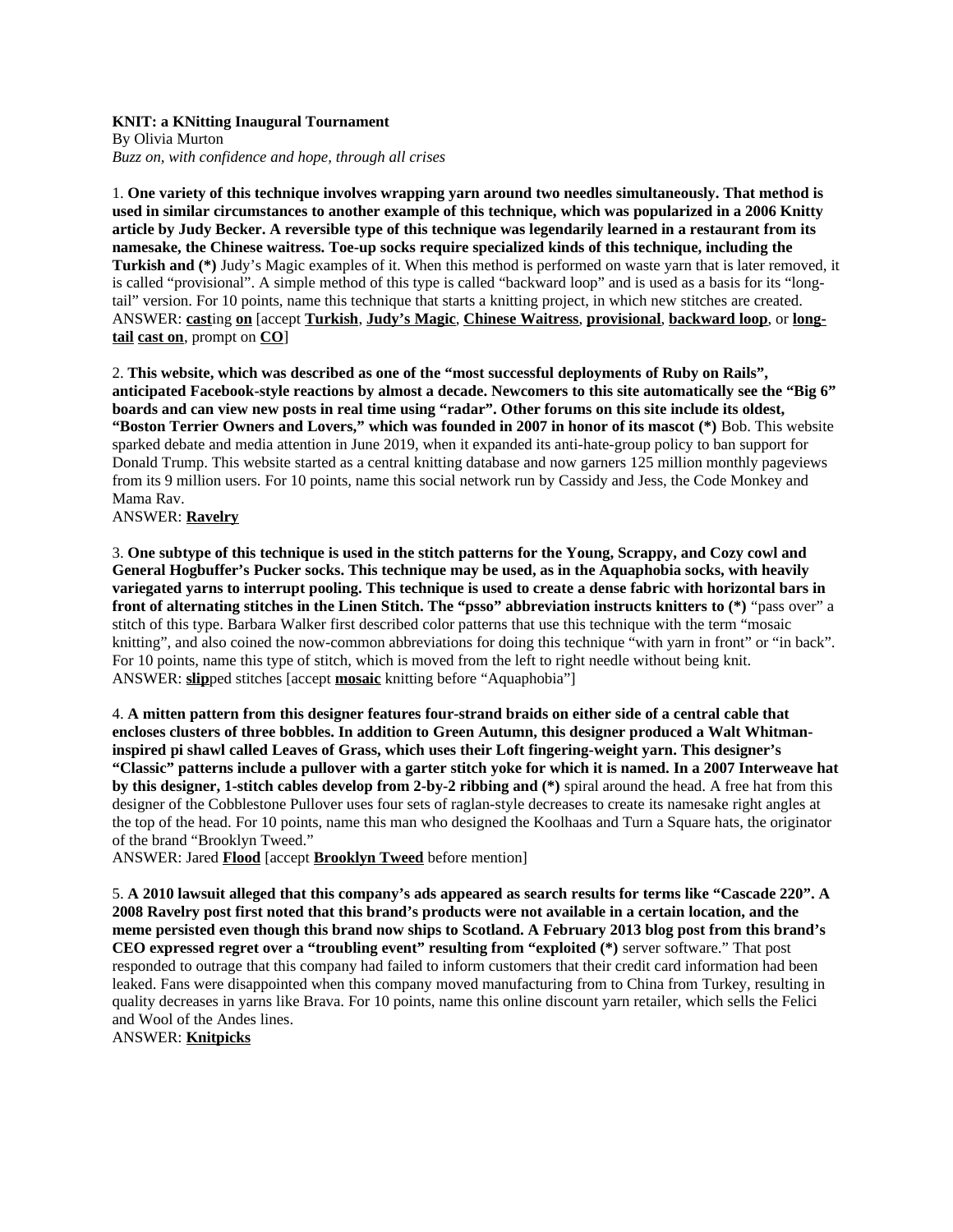6. **Suzanne Kitzmann's Rainbow Socks create diagonal lines on the legs using this technique. Frankie Brown's original Ten-Stitch Blanket uses this technique at each corner. In one variety of this technique, the working yarn is pulled over the needle, distorting a stitch so that both of its legs are visible on the needle. Those "doubled" stitches are used in the German type of this technique. The three-color section of (\*)** Color Affection is off-center because it uses this technique. Instead of increases, darts can be made using this technique, and it can also be used to raise the back neckline in a sweater. For 10 points, name this technique, which often requires a knitter to "wrap and turn" when knitting only part of a row. ANSWER: **short row**s

7. **An article in** *The Mary Sue* **aimed at fans of this franchise caused an uproar in the knitting world in 2013 and was subtitled "I swear by my pretty floral bonnet I will end you." Patterns based on this franchise, which are often discussed in the Big Damn Knitters group, include the Mrs. Reynolds shawl and the Wasn't Born a Shepherd bag. In 2013, controversy ensued when this franchise's network, Fox, sent (\*)** cease-and-desist notices to Etsy sellers who sold a specific hat. Many fans of this franchise subsequently renamed their patterns after candy corn, although Ravelry now has over 100 hat patterns named for Jayne Cobb. For 10 points, name this shortlived TV show in which a Browncoat veteran played by Nathan Fillion leads the ship *Serenity*. ANSWER: **Firefly**

8. **This process can be prevented with a polymer coating or an acid bath, which damages the outer layer of a fiber. Popular patterns that use this technique include the Booga Bag and Bev Galeskas' clogs, which typically involve 8- or 9-millimeter needles with worsted-weight yarns such as Cascade 220. Yarns with many large scales are the best candidates for this process, which cannot occur in plant fibers or (\*)** superwash wool. One type of this process uses a namesake "needle" with a barbed tip, and the "wet" kind of this process occurs when fibers experience large temperature changes and agitation. The "hand wash cold" care instruction is intended to prevent, for 10 points, what process in which animal fibers' scales interlock, causing items to become denser and shrink?

ANSWER: **felt**ing [or **full**ing, prompt on shrinking before mention]

9. **One type of equipment used for this technique was first invented by the Linstead family in 1977. That equipment for this technique is called "Denise" and allows knitters to interchange "tips" of varying sizes. Sweaters that are knit with this technique might have armholes created using steeking. When using this technique, single-row stripes may be created using "helix knitting," which avoids a jog. Very long needles are used in the (\*)** "magic loop" variety of this technique, which can replace DPNs. Patterns that use this technique often include an instruction to "join, being careful not to twist," and create stockinette stitch by knitting every stitch. For 10 points, name this method in which knitters might use several double-pointed needles or a single flexible needle to create a seamless tube.

ANSWER: knitting **in the round** [accept **circular** knitting]

10. **This author of a namesake "Guide to the Land of Knitting" and "At Knit's End" has raised over \$1 million since founding Knitters Without Borders. This designer of the Earl Grey socks and Unoriginal Hat was called "the Michael Jordan of knitting" by a man she once saw in an airport. This knitter coined a term that the New York Times defined as "to take a candid photograph surreptitiously" after seeing Greg (\*)**  Kinnear. Popular patterns by this recipient of the 2008 CDNBA "Best Blog" award include a One-Row Handspun Scarf and a Good, Plain Sock Recipe. A Canadian "knitting humorist" who has been blogging since 2004, name, for 10 points, this pseudonym of Stephanie Pearl-McPhee.

ANSWER: **Yarn Harlot** [accept Stephanie **Pearl-McPhee** before "pseudonym"]

11. **Examples of this type of yarn include Jojoland Harmony, Juniper Moon Findley, and the confusinglynamed Miss Babs Yet. Yarns of this weight generally yield 30-40 wraps per inch and about 9-10 yards per gram. Herbert Niebling used yarn of this type for his Lyra pattern. Yarn of this type is used in a traditional Russian item that can be passed through a (\*)** wedding ring. That Orenberg garment may be knit in a particularly thin variety of this weight known as "cobweb". This weight is used for patterns like Laminaria, Citron, and Wisp, which might be knit in Madelinetosh Prairie or Knitpicks Shadow. For 10 points, name this thin weight of yarn that is used often for shawls with lots of holes.

ANSWER: **lace**weight [accept **cobweb** before mention]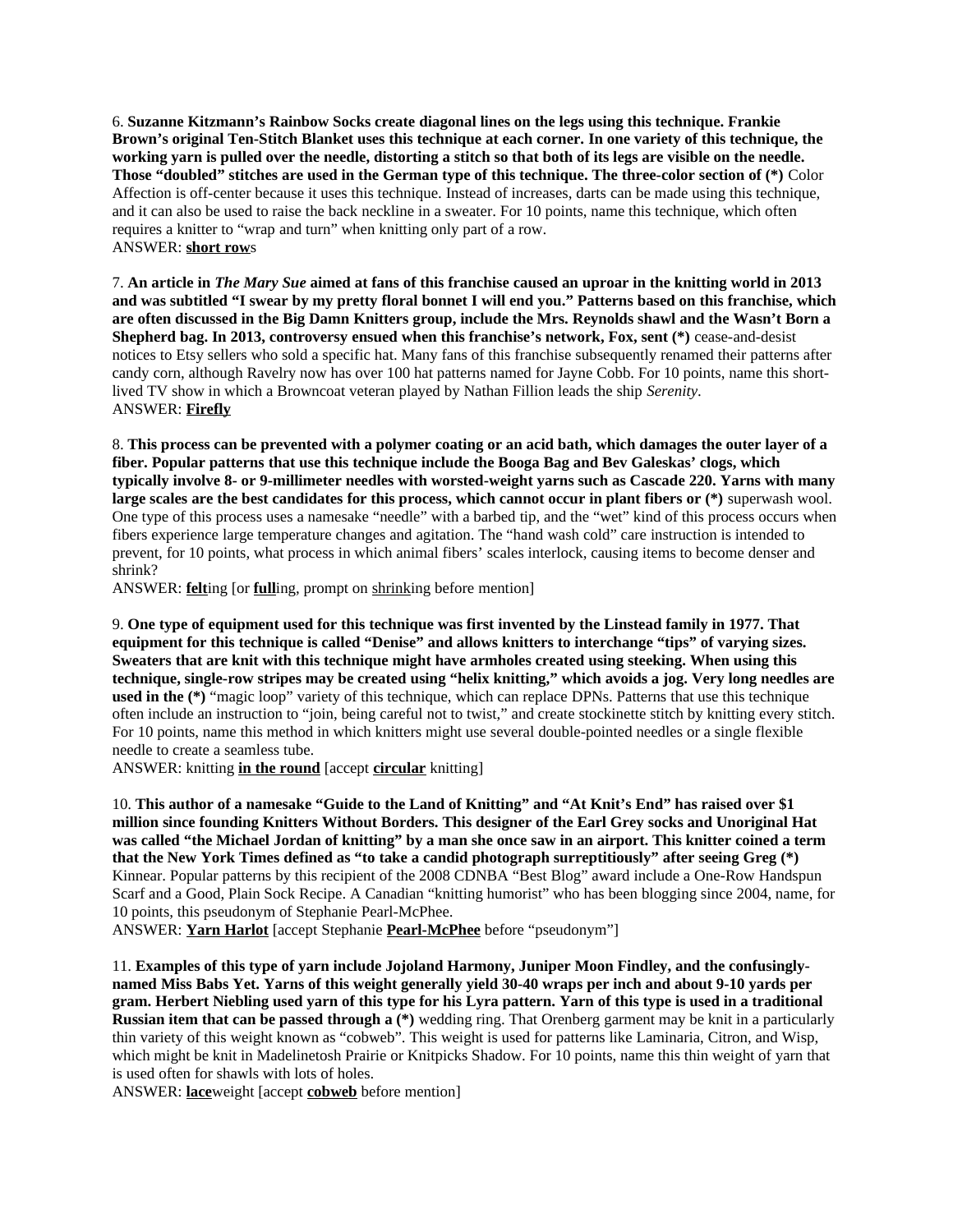12. *Description acceptable*. **An r/HobbyDrama post notes that knitters in the early 2000s "couldn't stop" doing this action. Gina Silva, who ran Socktopia, may have been an early performer of this action. A more recent instance of someone performing this action involved her boyfriend, Captain Jack, coining the term "demon trolls." A lively debate about IP addresses, and a pivotal post revealing that someone else who performed this action had neither a sister nor (\*)** leukemia, can be read in the group "Mysterious Circumstances, Yo". The owner of Mystical Creation Yarns did this, and when GothSocks did this, she claimed that her heart had stopped for 10 minutes. For 10 points, name this action which often leads to memorials followed by sleuthing and outraged posting. ANSWER: **faking** your **death** [accept obvious equivalents; prompt on dying or lying, fraud, etc.]

13. **A 2007 Cat Bordhi book introduces the Riverbed technique for making these items. The most-knitted Ravelry pattern for these items features a four-stitch repeat dotted with single purl stitches and is named for a Harry Potter character. One part of these items may be created using a Dutch, Fish Lips Kiss, or "afterthought" technique. A more typical method for that part of these items might use the Eye of Partridge stitch to create a (\*)** "flap," in which alternate stitches are slipped, followed by short rows to create a "turn". These garments are usually knit in fingering-weight wool, popular examples of which include Cascade Heritage and Wollmeise Twin. For 10 points, name these accessories which can be knit "cuff-down" or "toe-up" and involve a heel turn unless they are the "tube" variety. ANSWER: **sock**s

14. **This word comes first in the name of the yarn that was originally used in the Noro Striped Scarf. The Slinky Ribs sweater was originally knit in an Elsebeth Lavold yarn that is named with an adjectival form of this word and "wool". A Rowan yarn with Spray and Night varieties is named for mohair and this term, and one variant of Cascade (\*)** Heritage includes and is named for this fiber. Noro named a yarn for this fiber and "Garden", and Rowan combined this word with "Kid" and "Haze". HiKoo makes a sock yarn named for cotton, bamboo, and this fiber, called CoBaSi. For 10 points, name this animal fiber which is produced by *Bombyx mori* and comes from mulberry worm cocoons.

ANSWER: **silk** [accept Noro **Silk Garden**, Elsebeth Lavold **Silky Wool**, Rowan **Kidsilk** Spray or Night or Haze, or Cascade **Heritage Silk**]

15. **Stitches of this type are passed over subsequent stitches in the same row to create horizontal lines in Barbara Walker's Barred Knit Pattern. This stitch is performed multiple times between single knit stitches in the Seafoam Pattern, which is used in Christine Vogel's popular Drop Stitch Scarf. A stitch of this type is worked together with a knit or purl stitch in the brk ["bark"] and brp ["burp"] stitches, which are used in (\*)** brioche knitting. These stitches are widely spaced in eyelet patterns, and they must be balanced by decreases to maintain a constant stitch count. For 10 points, name these stitches that form the basis of lace knitting, in which a hole is created by a wrap around the needle.

ANSWER: **yarn over** [or **yo**; prompt on drop stitch before mention, prompt on increases]

16. **This designer collaborated on** *Knitting Around* **with the author of** *A Gathering of Lace***. One of this designer's patterns inspired the February Lady pullover, and another forms the basis for many circular shawls. The New York Times ran this knitter's obituary in 1999 and noted that she coined the term "unventions." Many of this designer's works are available from her company Schoolhouse Press, which is currently run by her daughter (\*)** Meg Swansen and has published the *Knitter's Almanac* and *The Opinionated Knitter*. This designer of the Pi Shawl and the BSJ also devised a namesake "percentage system", which is published in *Knitting Without Tears.* For 10 points, name this designer of the Baby Surprise Jacket, who astonishingly shares her name with a former wife of Rodrigo Duterte.

ANSWER: Elizabeth **Zimmerman**